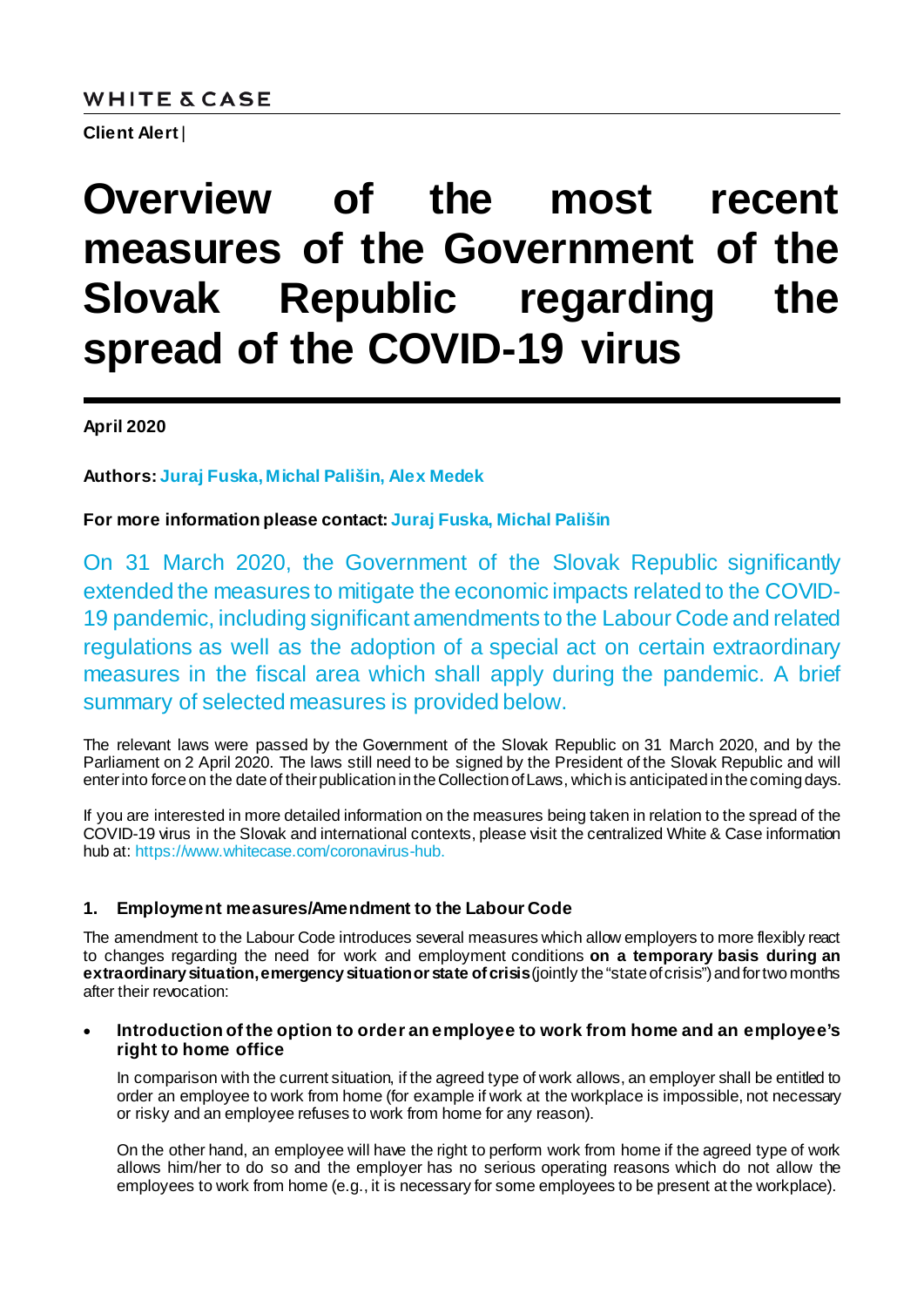• **Reduction of wage compensation to 80% during the existence of obstacles on the part of an employer due to the shutdown/limitation of its activities resulting from decisions of the competent authorities or a declaration of a state of crisis, and enabling the employer to order an employee to work off the time for which the wage compensation was paid** 

Pursuant to the amendment to the Labour Code, if an employer cannot assign work to an employee due to:

- (i) the shutdown or limitation of its activities based on a decision of the competent authority (for instance due to the fact that the government has prohibited or limited the operation of certain shops, restaurants or other businesses in order to avoid the spread of diseases); or
- (ii) the shutdown or limitation of activities by the employer as a result of the declaration of the state of crisis,

it will be deemed an obstacle at work on the part of the employer, and the employee shall not be entitled to wage compensation in the amount of his/her average earnings (as currently stipulated), but to **80% of his/her average earnings**; however the employee shall always be entitled to a compensation that is not less than the minimum wage. No agreement with employee representatives **shall be required** for such reduction of the wage compensation. This measure shall not apply to employees of the so-called economic mobilization entities (in Slovak: *subjekty ekonomickej mobilizácie*) that have been subjected to work obligations during the state of crisis. Such entities include e.g., municipalities, self-governing regions or entrepreneurs that were designated by competent authorities as economic mobilization entities. For the sake of completeness we note that it also remains possible to reduce wage compensation to 60% after an agreement with the employee representatives.

The proposed regulation does not clearly indicate whether the aforementioned option will also apply to those employers which did not have to shut down or limit their operations due to the declaration of the state of crisis or measures related thereto, but which are indirectly affected, for instance, as a result of reduced turnover related to the overall economic situation caused by the pandemic. However, we believe that, taking into account the preparatory materials to the amendment and the allowance measures being implemented in order to support the preservation of employment (see part 2 below) which also apply to employers that are not affected by the prohibition of operation under the official decision but will experience a reduction of revenues, such employers should be covered by the measure in question. However, in such cases, we recommend consulting with an advisor and monitoring potential guidelines for the application of such measure before its implementation.

## • **Shortening of the period for the advance announcement of the work schedule by the employer to at least two days and the shortening of the period for the advance announcement of (ordered) vacation**

As opposed to the standard weekly advance notice period, the employer shall be obliged to announce the work schedule at least 2 days in advance, unless the employee and employer agree on a shorter period, and it shall be valid for at least one week. The obligation to determine the beginning and the end of the working time and working shift schedule subject to the agreement with the employee representatives shall remain preserved.

Also, the period for the advance announcement of (ordered) vacation is shortened from 14 days to 7 days and 2 days in the event of unused vacation time; this period may be shortened with the consent of the employee.

#### • **Increased protection for employees against employment termination and employees returning to work for reasons related to COVID-19**

In order to increase the protection of employees against employment termination and in relation to their returning to work (especially the obligation to give the employee the same job position and assign him/her to the same workplace), an employee who was absent from work due to a quarantine measure, isolation, personal all-day care for a sick family member or for personal all-day care of an individual, will be regarded as an employee who was recognised as temporarily unable to work. Thus, with regard to an intended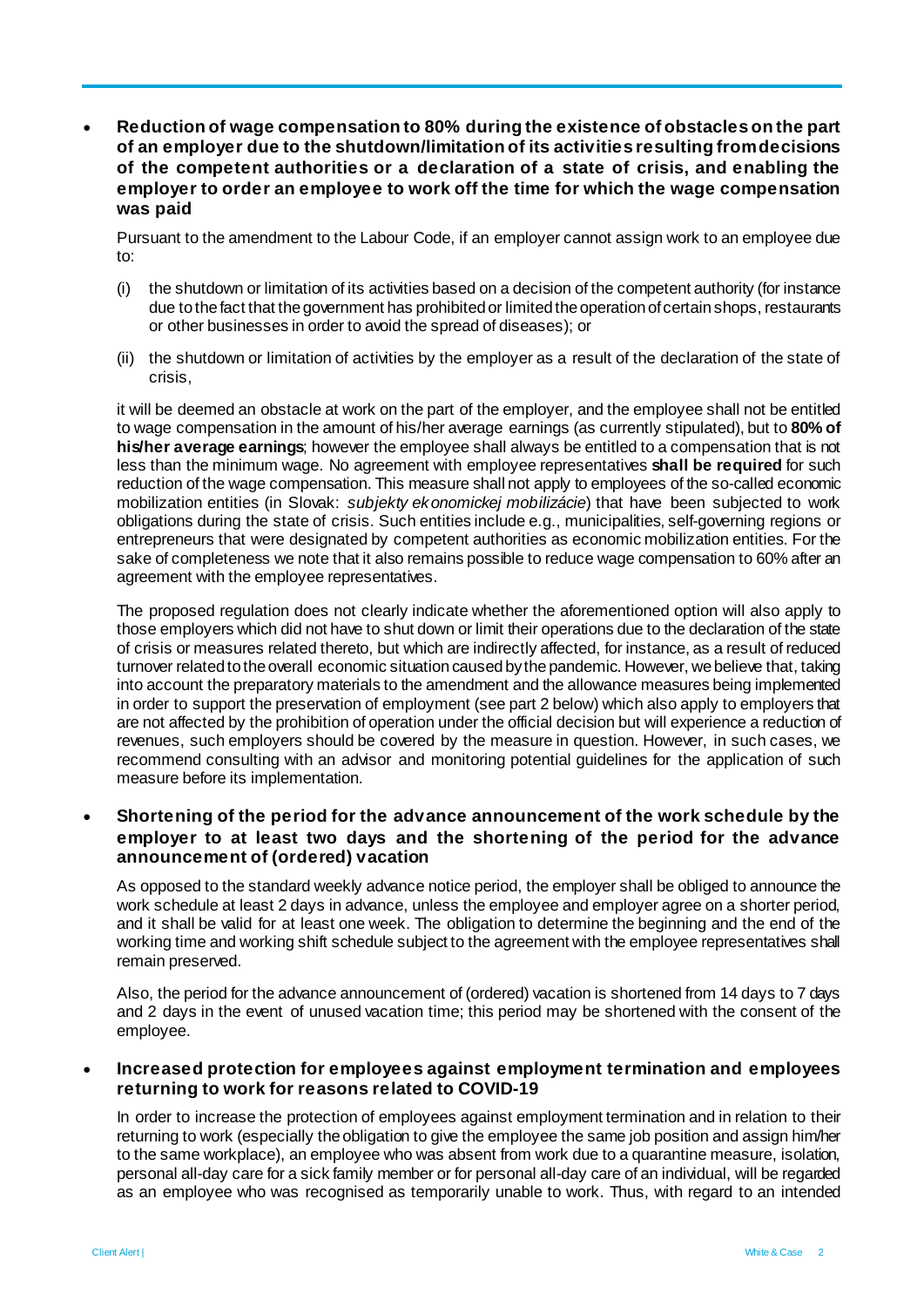employment termination, such period shall be deemed to be a protective period during which a termination notice may not be given due to standard reasons.

The amendment also introduces the recognition of absence from the workplace due to a quarantine measure or isolation as a significant personal obstacle at work which must be excused by an employer.

#### • **Transitional relief in respect to certain information and other obligations of an employer pursuant to the Act on Occupational Health and Safety and related suspension of relevant periods**

In addition to the amendment to the Labour Code, the same Act also amends the Act on Occupational Health and Safety (the "**OHS Act**"); see below the selected aspects:

During the state of crisis, an employer shall not be obliged to fulfil the standard information obligations pursuant to Section 7 (3) of the OHS Act (for instance notifying employees regarding occupational health and safety regulations and safe work principles) which, for example, apply when an employee commences employment or is transferred to a new job position, if such information obligation is triggered during the state of crisis declared with respect to the COVID-19 disease, and if such obligation cannot be objectively fulfilled. However, such obligation must be fulfilled if failure to do so could directly and seriously threaten the life and health of an employee. Subsequently, the employer is obliged to fulfil such information obligation as soon as possible, however, no later than one month following the date of revocation of the state of crisis.

Furthermore, the amendment introduces the suspension of periods for taking certain acts pursuant to the OHS Act (for instance periods for the repeated notification of occupational safety regulations, regular inspections of work safety, medical preventive check-ups) which would end during the period of the state of crisis, and the introduction of the postponement of periods for taking certain acts which would end one month after the revocation of the state of crisis. The employer will not be in delay if it conducts them by the end of the month after the revocation of the state of crisis. However, in certain cases the delay shall only apply if it was objectively impossible to fulfil the obligation within the original period (for example, the explanatory memorandum to the amendment indicates that if an employer has implemented an e-learning system that could be used for the fulfilment of such obligation it cannot be deemed to be objectively impossible to fulfil the obligation).

#### • **Other changes adopted during the legislative process**

Within the legislative process the Parliament adopted also certain measures in the field of social security. Such measures comprise *inter alia*: (i) extension of the period for payment of unemployment benefits; (ii) extension of the period for payment of nursing allowances (in Slovak: *ošetrovné*); and (iii) abolition of obligation to pay interest with respect to the sums owed to Social Insurance Agency paid in installments.

# **2. Economic Measures**

The Government also passed the following measures primarily related to the support of employment with employers affected by the declared state of crisis and certain measures to reduce tax, custom and accounting burdens:

## • **The state will pay 80% of an employee's wage to companies whose operations were mandatorily closed and provide an allowance of up to EUR 200,000 per month to employers whose revenues have decreased as a result of the declaration of the state of crisis**

Pursuant to the proposed conditions of the project for maintaining employment during the declared state of crisis and the rectification of its consequences which were passed by the Government of the Slovak Republic on 31 March 2020, the affected employers may apply for the following allowances in order to maintain employment:

(i) those employers which maintain job positions during the declared state of crisis despite the fact that their operational activities were interrupted or limited under the measure of the Public Health Authority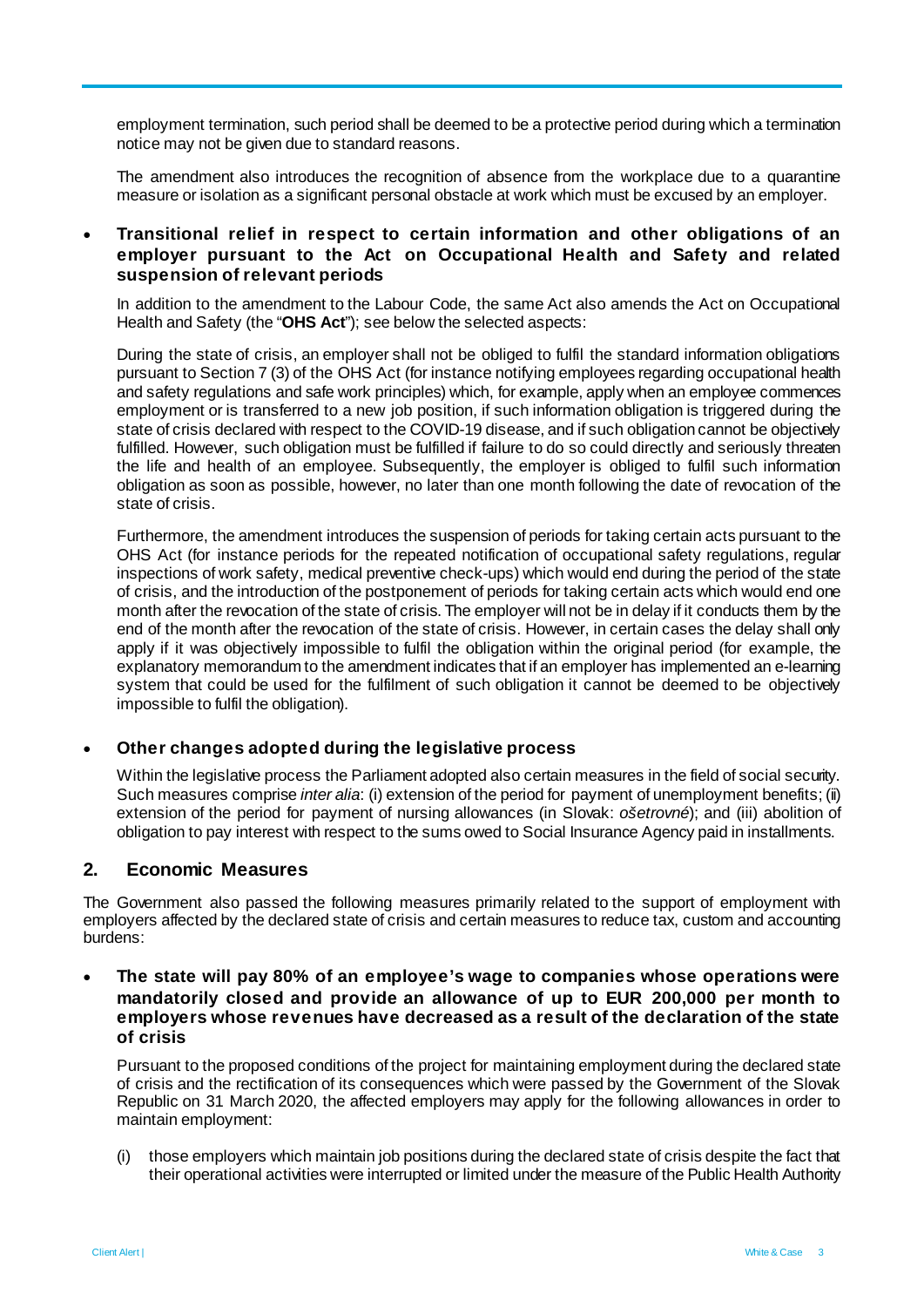shall be entitled to a contribution in the amount of 80% of the employee's average earnings, however, not more than EUR 1,100;

(ii) those employers which, although not obliged to close their operations experience a reduction of revenues (as compared to its revenues of the same period last year or last year's average revenues) and despite this fact maintain the job positions, shall be entitled to a contribution depending on the reduction of revenues, from EUR 180 (reduction of revenues by at least 20%) up to the maximum contribution of EUR 540 (reduction of revenues by at least  $80\%)$ <sup>[1](#page-3-0)</sup>, while the contribution for one applicant cannot exceed EUR 200,000 per month.

With regard to both contributions, the maximum total contribution for one applicant during the period of the project implementation shall be EUR 800,000.

The basic requirements for the payment of both contributions, which will be paid by the competent local Labour Authority, are (a) the payment of wage compensation in the amount of 80% of the employee's average earnings; and (b) the undertaking by the employer applying for the contribution that two months after the month with regard to which the employer applied for the contribution, it will not terminate the employment relationship or take any legal act through which it would terminate the employment relationship with the relevant employee by notice or agreement for reasons of its winding-up/relocation or redundancy.

The Government also passed a simplified procedure regarding the applications for contributions, according to which it will be sufficient to submit an affidavit to demonstrate most of requirements for the payment of the contribution including the reduction of revenues (the veracity of which will be subject to *ex post* checks) and by 31 December 2020, the obligation to be registered in the Register of Public Sector Partners shall be deemed to be fulfilled.

Slovak Ministry of Employment is preparing a website that will be dedicated to the payment of contributions which is expected to be operational as of 6 April 2020. The conditions for the payment of contributions may be further specified within the implementation of the project.

## • **Tax and accounting measures**

The most significant tax and accounting measures include the following measures introduced by a new Act on Certain Extraordinary Measures in the fiscal area (the "**Act**") that shall apply from 12 March 2020 until the end of the calendar month in which the state of crisis is revoked by the Government of the Slovak Republic (the "pandemic period") or until the expiration of the latest period stipulated by the Act. Pursuant to the Act, the Government may extend or amend the adopted measures in the form of an ordinance.

Overview of the selected measures:

• **extension of the deadline for the submission of income tax returns and the payment of tax** – a tax return for a tax period whose submission deadline expires during the pandemic period shall be submitted by the end of the calendar month following the cancelation of the pandemic period (with certain exemptions, for example a taxpayer may exercise the option to extend the deadline by 3 or 6 months (if his/her income includes taxable income from foreign sources) based on his/her notification of the tax authority); the income tax must be paid by this deadline.

The deadline for the submission of a vehicle tax return and the payment of vehicle tax which did not expire prior to the pandemic period or which will start during the pandemic period shall be extended until the end of the calendar month following the cancellation of the pandemic period.

- **relief of the obligation to meet the deadline for performance of certain acts** a tax entity shall be relieved of the obligation to meet the deadline for conducting certain acts even without filing an application in this respect, provided that the act in question will be conducted by the end of the calendar month following the cancellation of the pandemic period; this shall not apply to the submission of tax returns and the payment of individual taxes;
- **interruption of tax inspections and tax proceedings, postponement of tax enforcement**  any tax proceeding that was initiated prior to the pandemic period shall be interrupted, save for tax proceedings in which it is resolved on the tax overpayment refund or the asserted claim such as

<span id="page-3-0"></span> <sup>1</sup> Amounts applied from April 2020, amounts of contributions for March 2020 are 50% low er.